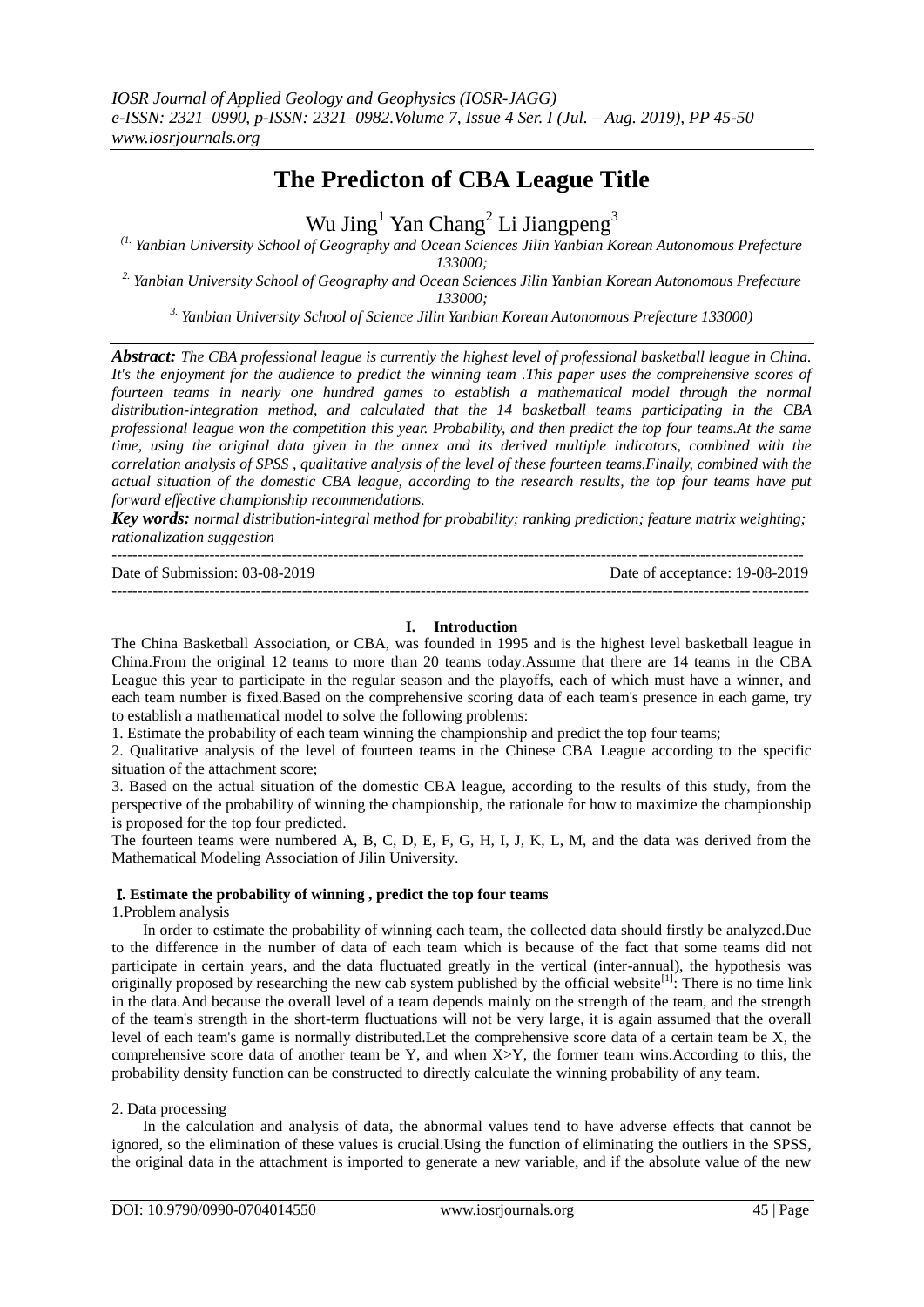variable is greater than 2, the data is eliminated.This reduces errors in data calculations and yields valid data that truly reflects database information.

#### 3. Building a model

According to the processed data, using the built-in functions  $f=mean(X)$  and  $f=var(X)$  in MATLAB software, the probability density function of a team's score data can be obtained:

$$
f(x) = \frac{1}{\sqrt{2 * pi * var(X)}} e^{\frac{-(x - mean(X))^2}{var(X)}}
$$

Where  $Var(X)$ : the variance of the elements in the  $X$  vector

4. Calculate the probability of winning and losing between the two teams

If there is a match between the two teams, it is assumed that there is a certain constant between the teams, and the larger of the constants will win.The constant exists in the abscissa of the probability density function and is distributed by probability.Let any two teams z and v, their historical score data is vector x and vector y.

Assume 
$$
f(x) = \frac{1}{\sqrt{2 * pi * var(X)}} e^{-\frac{(x - mean(X))^2}{var(X)}}
$$
 with  $f(y) = \frac{1}{\sqrt{2 * pi * var(y)}} e^{-\frac{(x - mean(y))^2}{var(y)}}$  The

intersection of the abscissa is  $d(1,1)$  and  $d(2,1)$ . When  $mean(X)$  <mean(Y):

$$
p_y = \int_{-\infty}^{D} f(x) * \int_{D}^{\infty} f(y) + \int_{D}^{t_1} f(x) * \int_{t_1}^{\infty} f(y) + \int_{-\infty}^{t_2} f(x) * \int_{t_2}^{D} f(y)
$$

among them:  $t_1 = 3 * \sqrt{\text{var}(X) + \text{mean}(X)}$   $t_2 = m e a(Y) - 3 * \sqrt{\text{var}(Y)}$ Then:  $P_x = 1 - P_y$ 

When  $mean(Y)$  <mean(X)

$$
p_x = \int_{-\infty}^{D} f(y) * \int_{D}^{\infty} f(x) + \int_{D}^{t_2} f(y) * \int_{t_2}^{\infty} f(x) + \int_{-\infty}^{t_1} f(y) * \int_{t_1}^{D} f(x)
$$

among them  $t_1 = 3^* \sqrt{\text{var}(X) + \text{mean}(X)}$   $t_2 = m e a(Y) - 3^* \sqrt{\text{var}(Y)}$ 

Then:  $= 1 - P_r$ 

Where  $P<sub>v</sub>$  indicates the probability of winning the championship in the basketball team corresponding to the data y

 $P_x$  indicates the probability of winning the championship in the basketball team corresponding to the data x

5. Each team wins the probability of winning

First, the team a is regarded as the benchmark and the other teams are calculated to find the probability that the other teams will defeat the team a.The probability that b, c, d, e, f, g, h, i, j, k, l, m, n are victorious with respect to a is recorded as:  $p_2$ ,  $p_3$ ,  $p_4$ ,  $p_5$ ,  $p_6$ ,  $p_7$ ,  $p_8$ ,  $p_9$ ,  $p_{10}$ ,  $p_{11}$ ,  $p_{12}$ ,  $p_{13}$ ,  $p_{14}$ . Then the probability that the i-th (i $\geq$ 2) group wins the championship is:

$$
p[i] = \frac{\frac{p_i}{1 - p_i}}{\sum \frac{p_i}{1 - p_i} + 1}
$$

among them:  $p|1|$  $\sum \frac{p_i}{1-p_i} +$  $=$  $[1] = \frac{1}{1}$  $p[1] = \frac{1}{\sum p}$ 

$$
1 - p_i
$$
  
P<sub>y</sub> = 1 - P<sub>x</sub>

*i*

1

According to the calculation, the probability of winning each team is:  $p[1] = 5.1593\%$ ,  $p[2] = 8.54669\%$ ,  $p[3] =$ 7.3299%,  $p[4] = 5.2375\%$ ,  $p[5] = 7.8633\%$ ,  $p[6] = 6.0370\%$ ,  $p[7] = 6.8024\%$ ,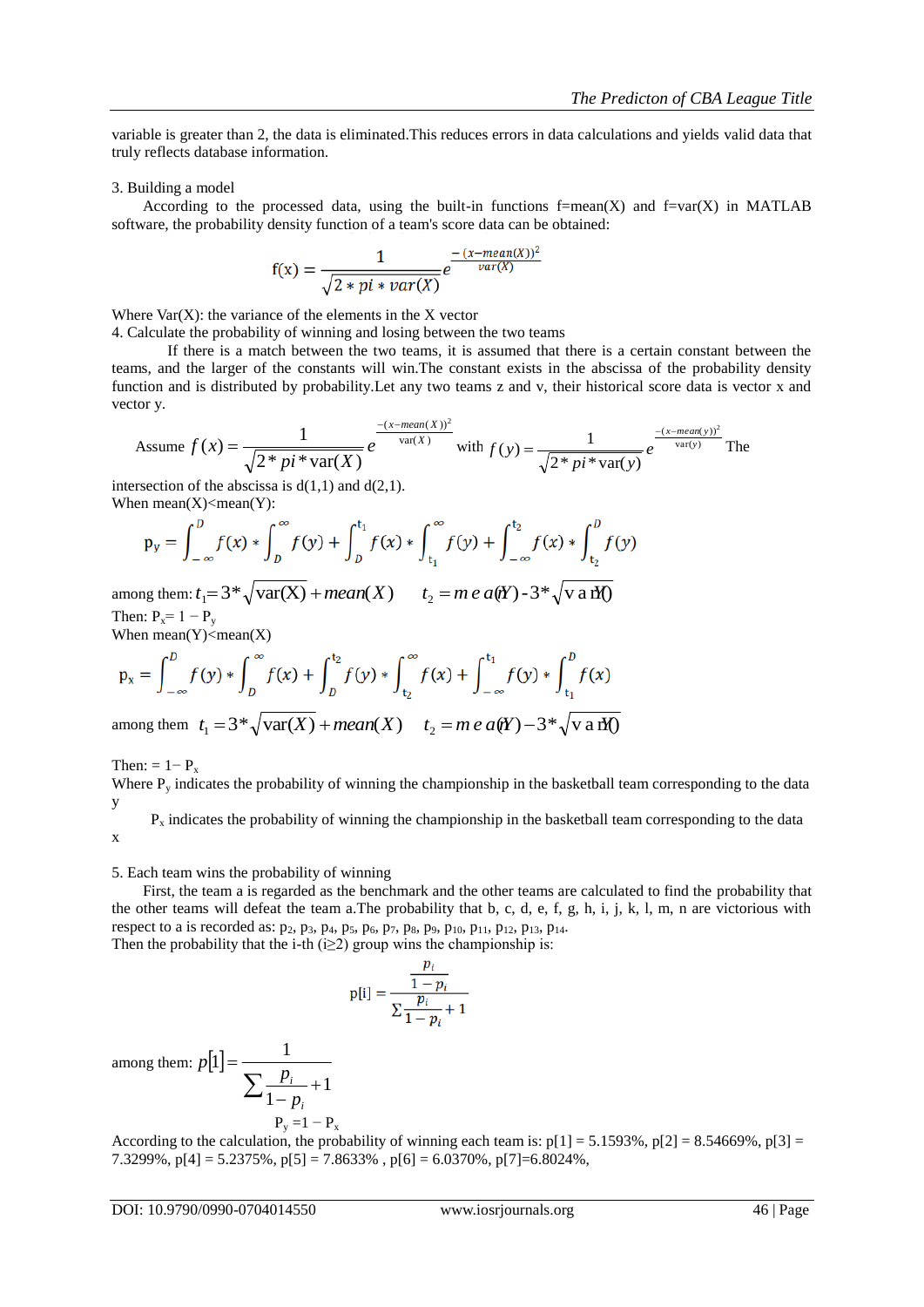P[8]=7.3740%、P[9]=6.2704%、P[10]=6.5540%、P[11]=7.3299%、P[12]=9.195%、P[13]=6.6124%、 P[14]=9.6875%

|             |          |         |          | ຼ       |         |         |         |
|-------------|----------|---------|----------|---------|---------|---------|---------|
| Team Name   | a team   | Team b  | Team c   | Team d  | Team e  | Team f  | G team  |
| Probability | 5.1593%  | 8.5467% | 7.3299%  | 5.2375% | 7.8633% | 6.0370% | 6.8024% |
| of winning  |          |         |          |         |         |         |         |
| Team Name   | h team   | Team i  | Team i   | K team  | l team  | m team  | n team  |
| Probability | 7.3740\% | 6.2704% | 6.5540\% | 7.3299% | 9.195%  | 6.6124% | 9.6875% |
| of winning  |          |         |          |         |         |         |         |

**Table 1** The probability of winning each team

The probabilistic results are arranged in order, and the first four names are predicted: n team, l team, b team, e team

# Ⅱ**. Qualitative analysis of the level of fourteen teams**

#### 1.Problem analysis

Qualitative analysis is the analysis of the "quality" of the research object.By finding the mean (m) and variance  $(S^2)$  of each team, the score matrix is used, and the weights w and t are obtained by considering the variability of the probability. And determine the level of the fourteen teams by fitting the correlation between w, t and the probability of winning (P[i]).

Sexual analysis.Using the score matrix, the relative strength value obtained is combined with the variance as an indicator of the evaluation. Analyze the level of the team.You can also construct a model between the probability of winning and the weight of the mean and variance to analyze the team's level.

#### 2. Qualitative analysis

On the basis of the existing assumptions, the default data is not directly related to the time, and the data between the groups is randomly given in the historical database of the basketball team. Therefore, the analysis data cannot be established on the basis of time. The attachment data we know is for nearly 100 games in each group.

In the data, the mean and variance of each group are the most direct indicators.By judging the average and variance of a certain team and comparing with other groups, only the strength level of the two groups can be reflected.Therefore, the mean weight and the variance weight between all groups can be established by the operation of the matrix.Because this is the two main reasons that affect strength,and the probability of winning the championship is based on relative strength, the probability of winning the championship for each group is approximately equivalent to the team level.

| index<br>Team    | team A  | team B   | team C   | team D  | team E  | team F  | team G   |
|------------------|---------|----------|----------|---------|---------|---------|----------|
| Probability      | 5.1593% | 8.5467%  | 7.3299%  | 5.2375% | 7.8633% | 6.0370% | 6.8024%  |
| of winning       |         |          |          |         |         |         |          |
| (P[i])           |         |          |          |         |         |         |          |
| Mean $(m)$       | 3.40773 | 5.486278 | 5.878735 | 4.89899 | 3.90802 | 4.79936 | 4.15482  |
| Variance $(s^2)$ | 5.74115 | 4.833452 | 7.490090 | 5.19812 | 2.48921 | 5.91575 | 5.520386 |
| Weight of        | 0.0508  | 0.0806   | 0.0864   | 0.0720  | 0.0547  | 0.0705  | 0.0610   |
| mean(w)          |         |          |          |         |         |         |          |
| Weight of        | 0.0813  | 0.0703   | 0.1089   | 0.1107  | 0.0326  | 0.086   | 0.0803   |
| variance (t)     |         |          |          |         |         |         |          |
| index            |         |          |          |         |         |         |          |
| Team             | team H  | team I   | team J   | team K  | team L  | team N  | team M   |
| Probability      | 7.3740% | 6.2704%  | 6.5540%  | 7.3299% | 9.195%  | 6.6124% | 9.6875%  |
| of winning       |         |          |          |         |         |         |          |
| (P[i])           |         |          |          |         |         |         |          |
| Mean $(m)$       | 5.0114  | 4.26316  | 4.45746  | 4.9455  | 6.25445 | 4.1616  | 6.393854 |
| Variance $(s^2)$ | 5.8792  | 2.75008  | 3.89462  | 5.0101  | 4.98170 | 3.6357  | 3.183395 |
| Weight of        | 0.0736  | 0.0626   | 0.0655   | 0.0726  | 0.0919  | 0.0611  | 0.0939   |
| mean(w)          |         |          |          |         |         |         |          |
| Weight of        | 0.0855  | 0.04     | 0.0566   | 0.0728  | 0.0724  | 0.0529  | 0.0463   |
| variance (t)     |         |          |          |         |         |         |          |

**Table 2** Qualitative analysis of various indicators

Observe the indicators in the table to find:

1). Team N gets the highest probability of winning the championship. Its average value is relatively high and the variance is relatively small, indicating that team N is indeed very excellent. 2). Team E is predicted to be the fourth which has a strong correlation between the winning percentage and the variance. The original data, E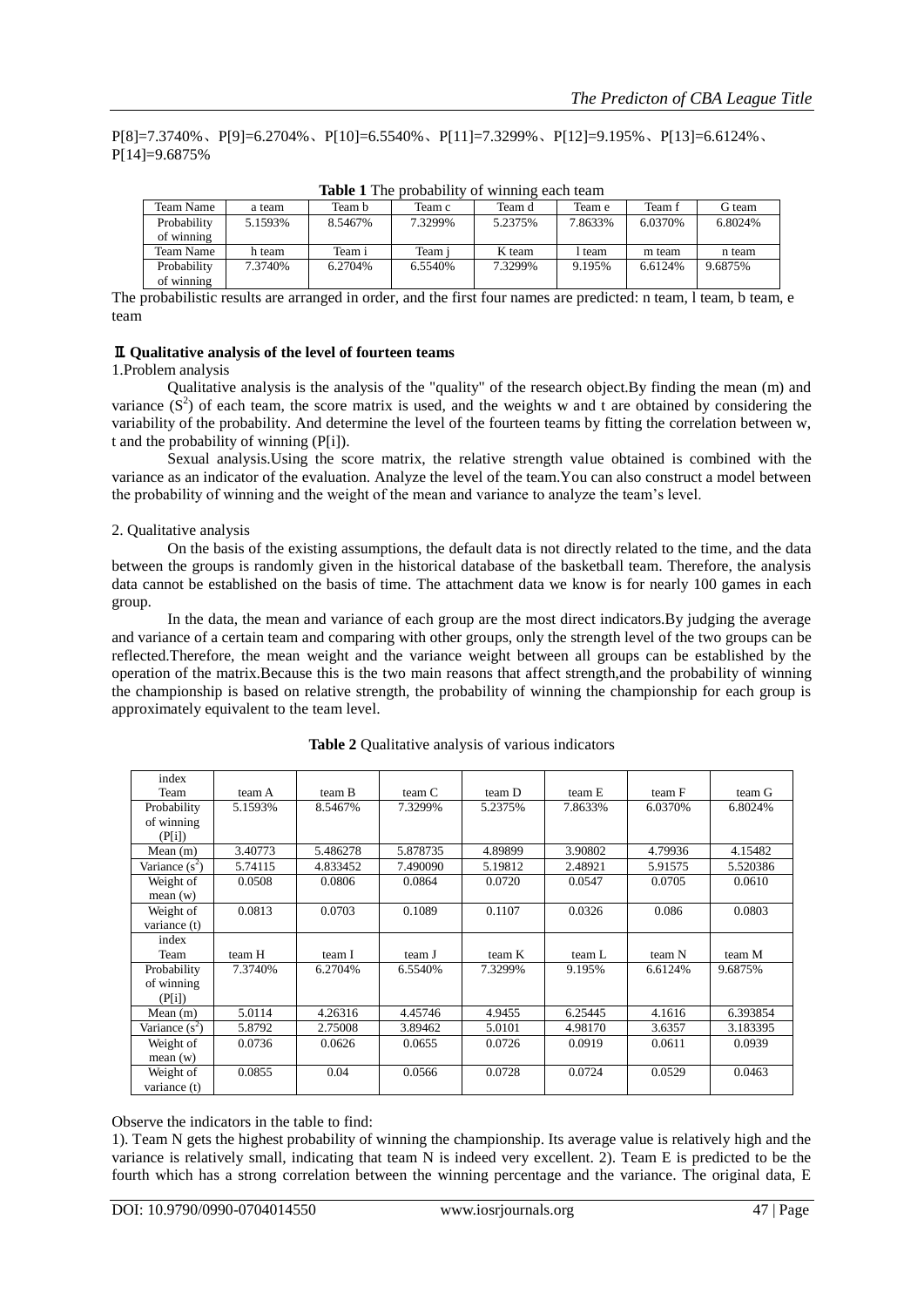team's comprehensive score fluctuations are small, and there is no negative score in the score. Therefore, team E has a stable and high standard;3). The remaining teams L and B of top fours ,up to their mean values, combined with the original data, the two teams have large fluctuations but no negative points.so that these two teams are also outstanding.

In addition, the SPSS can also be used to import the calculated probability of winning (p) to construct the regression equation, and the correlation coefficient is derived as shown in Figure 1. The p-w relationship is shown in Figure 2. The p-t relationship is shown in Figure 3.

| Model |            | Unstandardized Coefficients |            | Standardized<br>Coefficients |          |      |
|-------|------------|-----------------------------|------------|------------------------------|----------|------|
|       |            |                             | Std. Error | Beta                         |          | Sig. |
|       | (Constant) | 3.120                       | 1.056      |                              | 2.955    | .013 |
|       | W          | 87.434                      | 14.005     | .842                         | 6.243    | .000 |
|       |            | $-31.027$                   | 7.857      | $-533$                       | $-3.949$ | .002 |

| <b>Figure 1.</b> Correlation coefficient |
|------------------------------------------|
| Coefficients <sup>a</sup>                |

a. Dependent Variable: p

It can be seen that the reliability level is good, according to which the model p=3.12+87.434w-31.027t can be constructed.

**Figure 2.** P-w diagram **Partial Regression Plot** 





## **Figure 3**. p-t diagram

**Partial Regression Plot** 



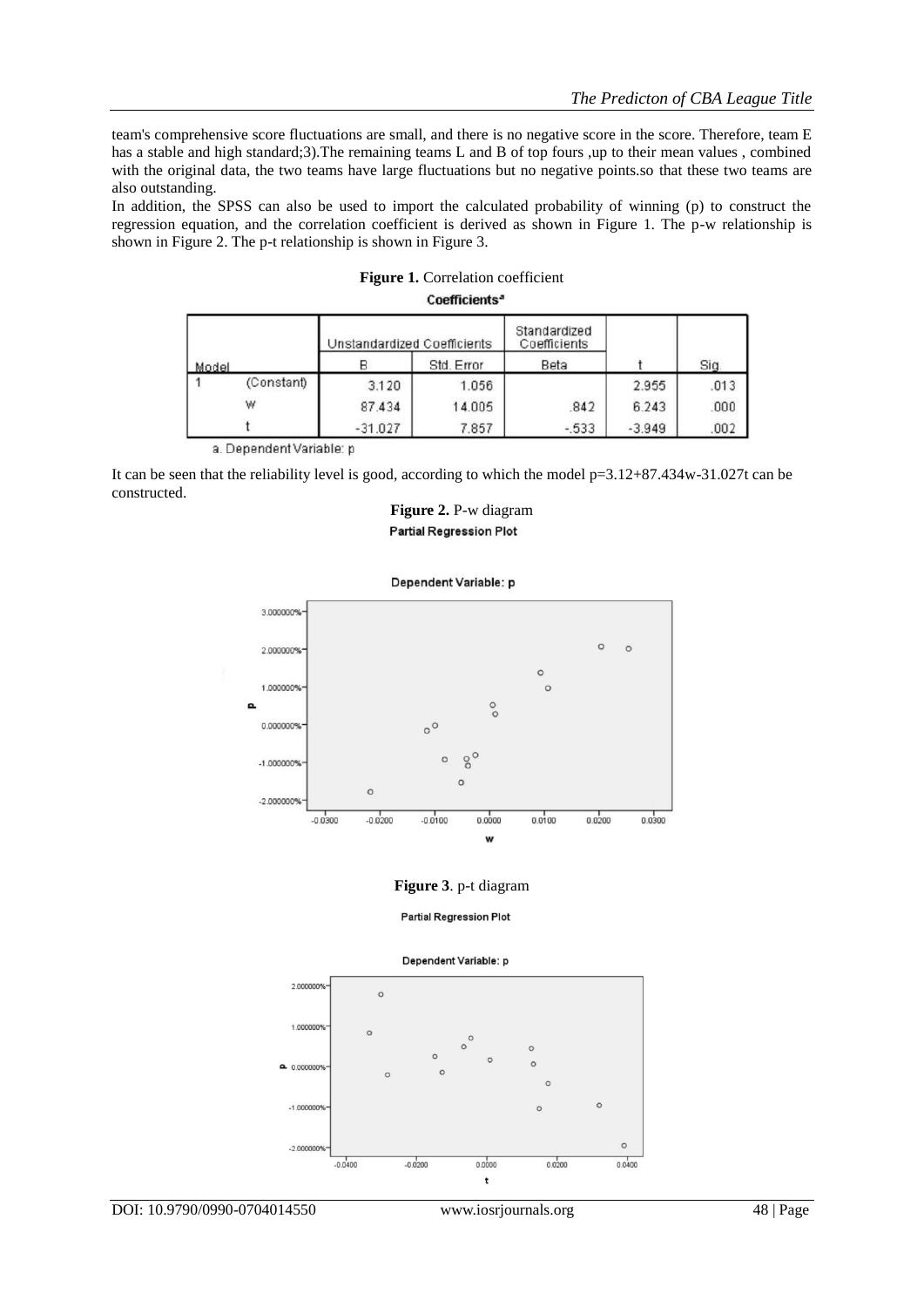According to the figure, the degree of crowning and the weight of the mean and the weight of the variance are well fitted. That is, the probability of winning is inversely proportional to the weight of the variance and proportional to the weight of the mean.Because the latter two are effective indicators to reflect the team's level, the probability of winning indirectly reflects the level of the team, and its ranking can be used as a reference for the team's horizontal ranking.Therefore, the level of the team from high to low is: N, L, B, E, K, H, C, G, M, J, I, F, D, A.

## Ⅲ**. The top four winners of the rationalization proposal**

It is necessary to combine the actual situation of the domestic CBA league to propose the rationalization proposal for the top four teams to win the championship. Find relevant documents and find the main factors affecting the team's assessment: offensive, defensive, combining, coaching, endurance, etc.<sup>[2]</sup>The main factor is the team's average score.In other words, there are three main factors that determine the overall score of the team's presence: the team's average score, the player's skill level, coaching level or foreign aid.Starting from these three aspects, combined with the CBA basketball league system, the four top teams have put forward the rationalization proposal of how to win the most.

The advice for a team is based on the team's existing data and is based on an analysis of the team.Based on the conclusions of the previous papers and the research results of the scholars, the paper proposes suggestions on how to win the top four questions from the following four perspectives:

1. Average scoring .In the case where each player's playing time is the same, the coach should try to score players with higher rates play, play the maximum performance of each player, improve the team's offensive efficiency and effective life. The medium rate reduces the team's intrusion rate, free throw rate, foul rate, and turnover rate.According to the analysis of question two, team N which has the highest probability of winning, the training of scoring items should be strengthened.For the second and third rankings for the team L and B , the performance of these two teams in each game is not very stable. The coach should focus on strengthening the actual training to ensure the stability of the game. For the last team——team  $E$ , played more stable, but the overall level is not as high as the first three teams, and technical training should be strengthened.

2. Home and away win rate.According to the survey data, CBA has a home win rate of more than 60% in each season, and the away win rate is below 40%. The home win rate of each season is significantly higher than the home court CBA home advantage, the home field effect is outstanding<sup>[4]</sup>.According to this rule, team coaches should make reasonable arrangements for the players at home and choose reasonable tactics.

3 .Game system.The organizer should appropriately increase the number of rounds of the game.As is known, the winning percentage of the top four basketball teams is higher than other teams.If the teams with different strengths compete, the team with better strength also has the probability of failure inevitably.If you increase the number of matches between teams, the rankings after the game will accord to the strength of the team increasingly.In the regular season of the CBA, the rounds of the game are appropriately increased.

Suppose a winning team has a probability of winning  $p=2/3$ 

If a match is negative, the winning probability of the strong team is  $p_1=2/3$ 

If the three games win two systems, the probability of winning the strong team is:

 $P_2 = 1-(1-P)^3 - 3*P(1-P)^2 = 7/20$ 

## Obviously:  $p_1$ < $p_2$

By analogy, it is found that the number of wins in the first four basketball teams will increase.

4 .At the end of the regular season, the fifth to tenth place will be played, the top four will be selected, and the playoffs will be held.After the regular season, eight top teams will be selected for the playoffs.The significance of the game is to eliminate the weak team and leave a strong team.For these fourteen teams, after all rounds of the regular season, the odds must be eliminated.If you want to increase the probability of winning the first four teams, you need these four strong basketball teams and weaker teams to play (according to recommendation 3).We can eliminate the top two teams after all rounds of the regular season.The 8 teams between the 5th and 6th teams will play the points game and choose the four teams to win the playoffs with the first four teams.

## Ⅳ**.Model evaluation**

1.The shortcomings of the model

1).When the 1matlab software processes the data, due to the accuracy of the software, the data will have rounding errors and truncation errors;

2).In the construction of the first model, when the mean and variance of the two teams' comprehensive score data are similar, there will be certain errors;

3). When using SPSS for correlation analysis, due to insufficient data, the accuracy of the fitted model is not enough;

2.Advantages of the model